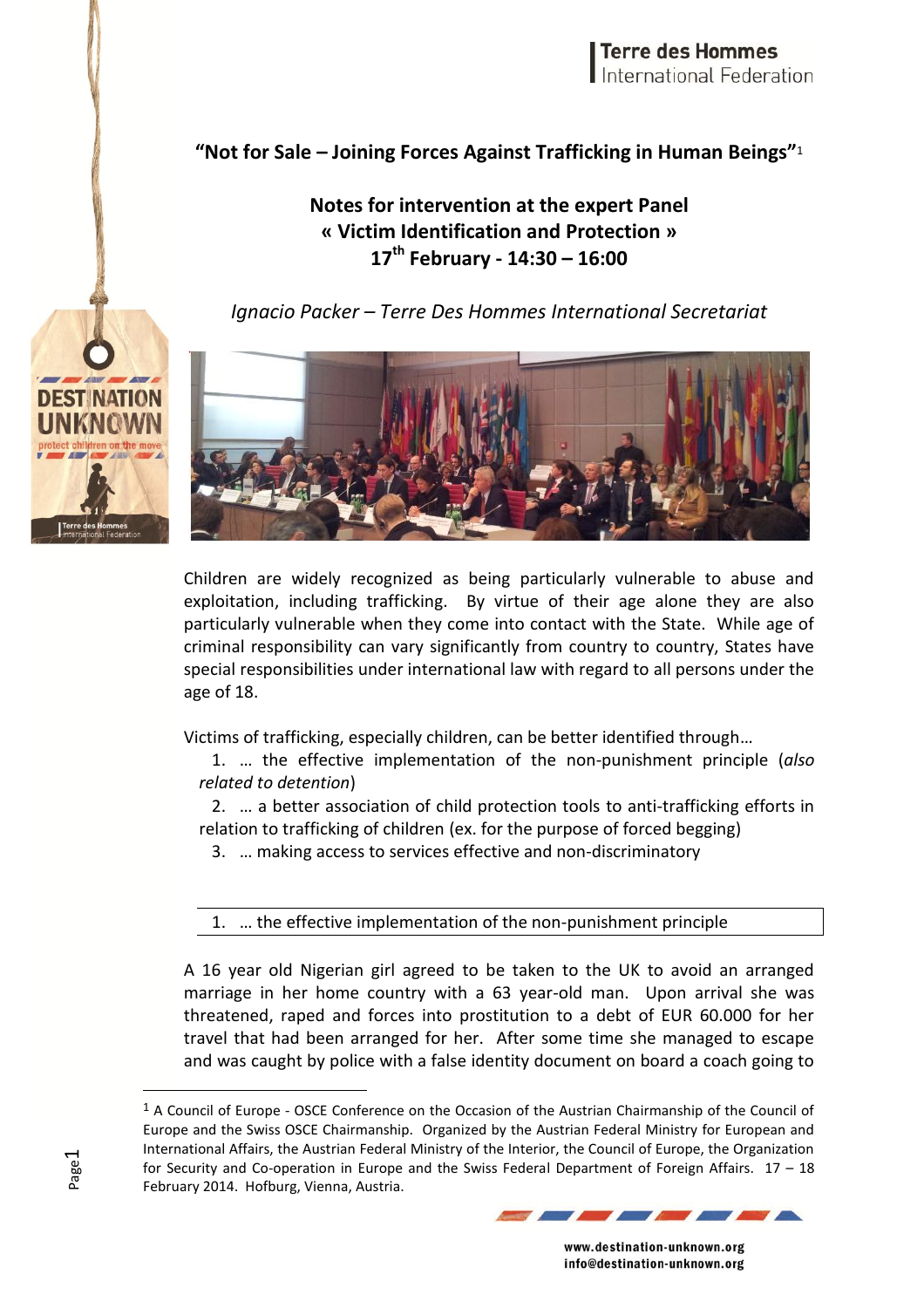France. She pleaded guilty to an offence of possessing a false identity card with the intention of using it as her own and was sentenced as an adult to 8 months' imprisonment.

- The girls was under 18. Nobody had considered the State's duty to protect her as a child and indeed even the Judge had given no thought to her age.
- She had been recently assessed as a credible victim of trafficking for sexual exploitation.

Her conviction was appealed. The Court of Appeal quashed the conviction on the basis that a fair trial had not taken place.

The principle of non-punishment of victims of trafficking, including child victims, is of utmost importance to protect (potential) child victims of trafficking from secondary victimisation. Still, throughout Europe, many children continue to face charges for offences they have been compelled to commit as a consequence of their being trafficked. Too often law enforcement and judicial authorities do not thoroughly assess individual cases against trafficking criteria (or are not trained or even aware of that legal avenue) and consider children as offenders rather than victims. The punishment is double : they are denied their fundamental right to protection, and sentenced for illegal acts they had no other choice but to commit.

The special vulnerabilities and status of children are recognized in the Palermo Protocol, the Council of Europe Convention on Action Against Trafficking in Human Beings and under the European Convention on Human Rights.

The UN Committee on the Rights of the Child, in its General Comment N°6 on the treatment of unaccompanied and separated recommends that "States should ensure that children are not criminalized solely for reasons of illegal entry or presence in the country". In its Day of General Discussion 2012, the CRC reports addressed the issue of detention of children in the context of international migration concluding that "*States should expeditiously and completely cease the detention of children on the basis of their immigration status and to adopt alternatives to detention (ATD) that fulfil the best interests of the child ».*

Recognizing the harms to children implicit in immigration detention, some governments have implemented ATD models specifically tailored to meet the protection needs of children and families. A variety of countries have legislated for at least some form of alternative to detention, such as reporting requirements, bail or designated residence. Others have piloted or implemented more comprehensive case management and community supervision models with individuals living freely in the community.

Beyond fulfilling State obligations, alternatives to detention lead to long-term social benefits. The latest research indicates that avoiding unnecessary cases of



www.destination-unknown.org info@destination-unknown.org

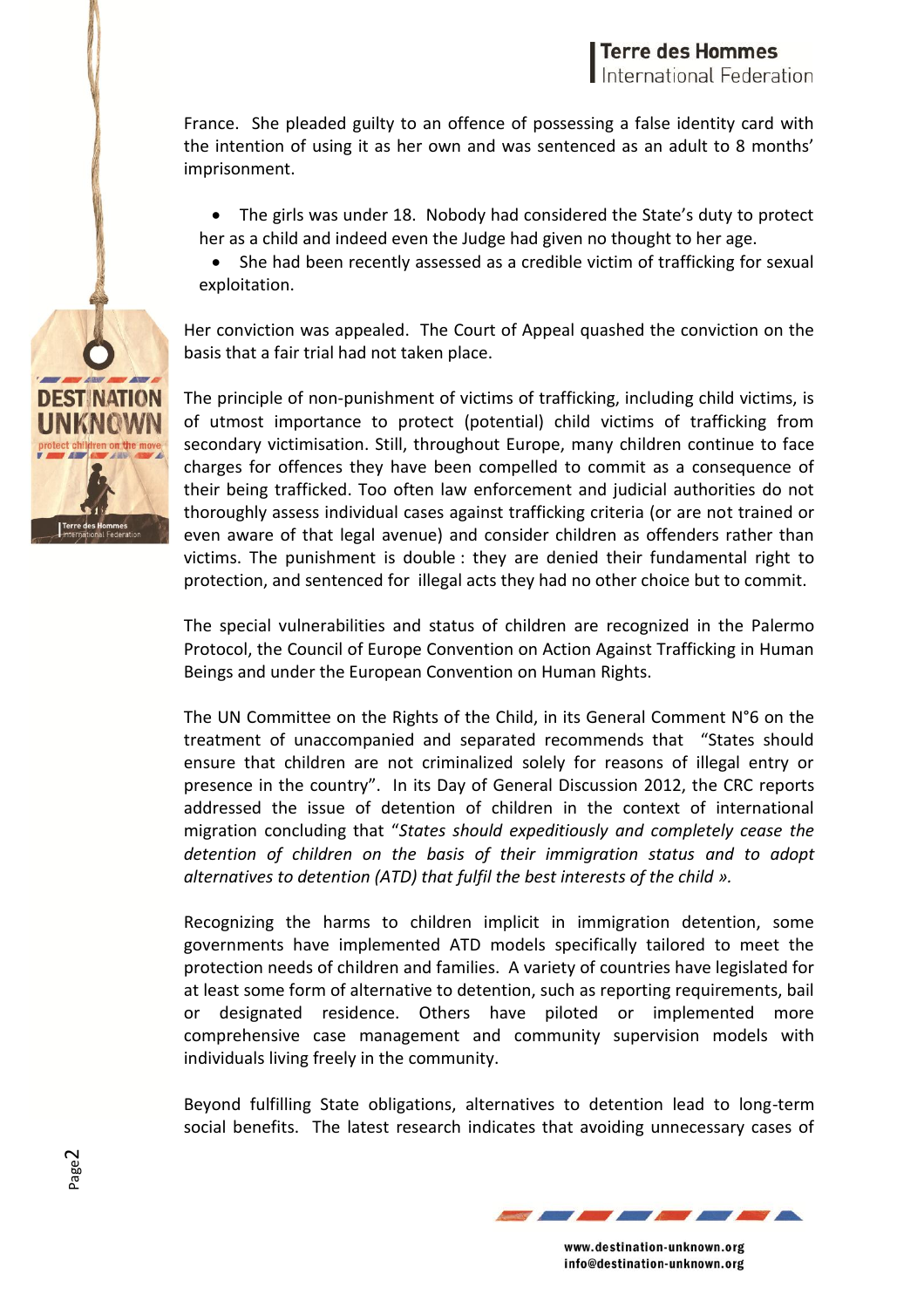detention are key strategies for reducing costs, and community management ATD programs have been found to be both more efficient and significantly cheaper than custodial detention models.

I take the opportunity of extending two invitations:

 The Swiss Government in collaboration with Terre des Hommes will announce in a press conference on 13th March the 2015 World Congress on Juvenile Justice. All interested governments, public actors and civil society members are invited to save the following dates of the World Congress in their calendar as of now: 26 - 30 January 2015.

 Under the leadership of IDC, a State pledging process to end the immigration detention of children will be formally announced at the Human Rights Council in June 2014.

I will finish on the effective implementation of the non-punishment principle by quoting a French prosecutor talking about children potential victims of trafficking begging and pickpocketing in the streets of Paris : « [P]*aradoxically, the only way we can start to work on the case of these children is when, after they have committed several offences, we are compelled to place them in detention-like facilities where the identity of the child will be verified and where the social workers can start establishing a relation of trust with the child concerned* ».

Practice, or lack of awareness as it can be, clearly hampers the identification capacity of a protection system where children are considered as accountable and perpetrators continue to hide in their impunity.

2. … a better association of child protection tools to anti-trafficking efforts in relation to trafficking of children (ex. for the purpose of forced begging)

A narrow approach to trafficking (including identification, support for victims and prevention) is likely to have a limited impact on child victims of trafficking and appropriately address the acute problems encountered by them.

Begging children occupy a place at the lowest echelons of society and mostly treated as a nuisance by the authorities, rather than a child protection concern. Their visibility on the streets of many European cities casts doubt upon the viability of child protection frameworks and remind us of the intolerable levels of poverty, inequality, exclusion and child abuse that exist in Europe today.

Research conducted in the last 5 years by Terre des hommes and partners has contributed to better understand the phenomenon of child begging. Trafficking patterns were difficult to identify however, in most instances children begging in streets of different European cities were primarily contributing to a family-based survival strategy, organised around a female figure.

Exploitative begging of children is commonly found as linked with trafficking. The likelihood of its effective identification must go through the provision of appropriate protection services for children. Identification of child victims remains



www.destination-unknown.org info@destination-unknown.org



Page 3